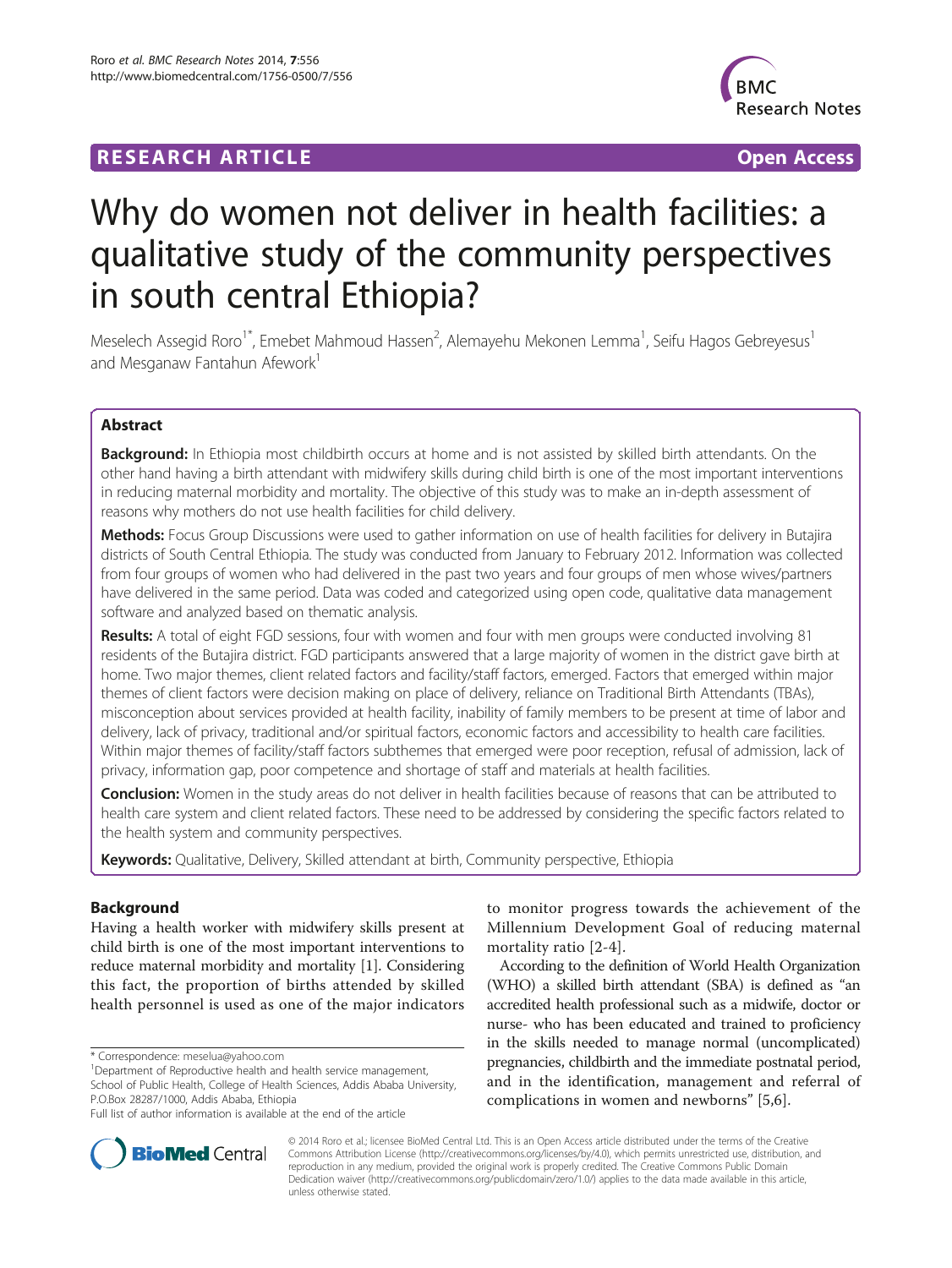As barriers to accessing skilled attendance during delivery, women in sub-Saharan Africa encounter sociocultural factors, perceived benefits, economic accessibility and physical accessibility [\[7\]](#page-6-0). Women in sub-Saharan Africa also face limited access to skilled delivery, especially in the rural areas [[8,9](#page-6-0)].

In a study done in Malawi, Kumbani et al. reported that onset of labor at night, short labor, rainy season, and health workers attitudes were significant barriers for the women to deliver in a health facility when labor started. Socio-cultural factors were also related to women delivering at home. They recommended further exploration of barriers that prevent women from accessing health care for better understanding and subsequently identification of optimal solutions with involvement of the communities themselves [[10](#page-6-0)].

Ethiopia has one of the highest maternal mortality ratios in the world with 676/100000 live births and about 90% of child births occur at home and are not assisted by skilled birth attendants [\[11](#page-6-0)]. To improve the current situation of utilization of skilled attendant at birth, the government of Ethiopia has designed a number of policies and strategies of which increasing accessibility and availability of services at the community level is one [[12](#page-6-0)]. Moreover, the Health Sector Development Plan (HSDP) IV has set targets that include increasing deliveries attended by skilled attendants from 18% to 60% [[13,14](#page-6-0)]. According to EDHS 2011 the reasons reported for not using health facility for delivery by respondents were health facility delivery was not necessary (61%), it was not customary (35%) and health facility was either too far or that they did not have transportation (14%) [\[11](#page-6-0)]. As husbands are the heads of households, most of the decisions are mainly made by men and they control household expenditure in Ethiopian community. Thus men may have crucial role in the access of mothers' to timely and skilled care. However, EDHS did not involve male partners and didn't also address health professional related factors. Moreover, it also did not explore the details of the client related factors. Thus the objective of this study is to make an in -depth assessment of the reasons why mothers do not use health facilities for child delivery in the district of south central Ethiopia.

# Methods

# Study setting

The study was conducted in Butajira, Southern Nations, Nationalities and People's Region (SNNPR) South Ethiopia. These study area was purposely selected because the region is home to a University that is currently being mentored by Addis Ababa University (AAU) under the framework of the Gates Institute, Johns Hopkins University, Bloomberg School of Public Health – Addis Ababa University collaboration. Butajira district also includes a world renowned

health and demographic surveillance site (Butjira Rural Health Program) [\[15](#page-6-0)] which provides a fertile ground for community based research

# Study design

Focus Group Discussions (FGDs) were conducted among women and men from urban and rural areas of the study district. The number of people involved in the discussion was decided to be 8–12 following the agreed standard number of FGD participants. Selection of participants was made in consultation with local village leaders based on the following criteria: women who delivered in the past 2 year and men whose wives/partners delivered in the same period, residents of the local village, knowledgeable of the maternal health situation in the area and who could express their opinion and discuss freely.

# Data collection

First an interviewer guide was developed in English. It was then translated to the Amharic language and translated back to English. Data collection was done during the month of January-February, 2012. Interviews were conducted in a quiet office and privacy was ensured to enable discussants to feel free and express their opinions. These interviews were conducted for female and male separately in both urban and rural settings. Besides taking field notes on a face to face discussion, all FGD sessions were audio taped. The sessions took about one and half hours on the average.

Focus Groups Discussion was chosen rather than some other qualitative methods as group dynamics and interaction was thought to create better anonymity and spontaneity. The combined effect of the group produced a wider range of information, insight and idea than number of individuals' responses [\[16\]](#page-6-0).

The FGDs were conducted by skilled moderators who had second degree in public health and social sciences selected based on previous experience of conducting qualitative studies. The female team member of investigators and a female research assistant conducted the FGDs for women and a male team member investigators and a male research assistant conducted the FGDs for men. A comprehensive training and updating on the overall objective and procedures of the study and moderating skills was given for two days for the study team by the principal investigator.

#### Data analysis

Tape-recorded data were transcribed and extensive notes of interviewers were reviewed. All Focus Group discussions were conducted in Amahric language then translated in to English and back translated to Amahric. Data was entered and analyzed using Open Code software for qualitative data analysis [\[17](#page-6-0)]. Thematic analysis was used. First open (crude)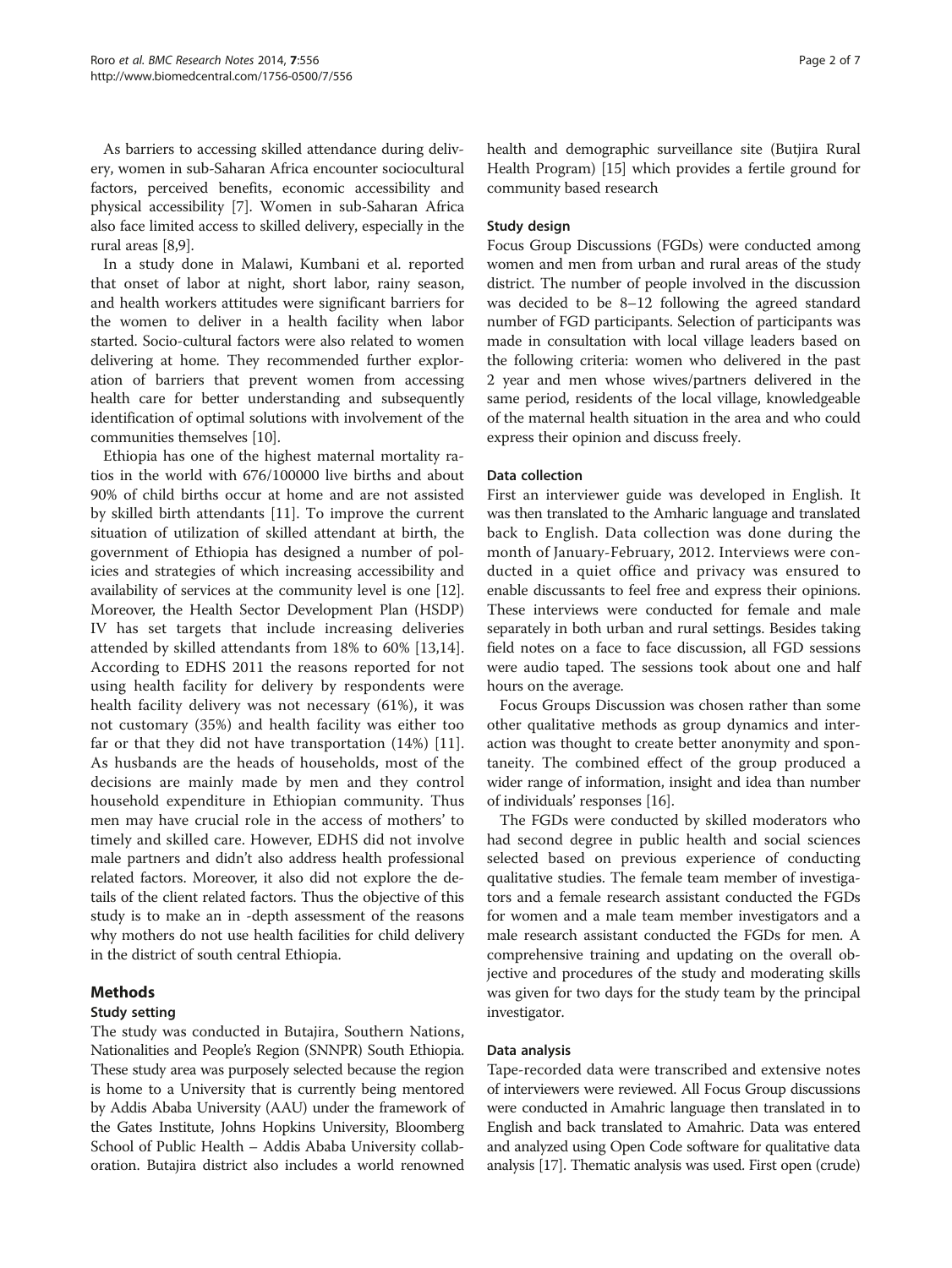codes were created by reading line by line of the verbatim transcript. In the next step selective coding was performed and relevant codes were further categorized to form thems. Prominent themes were then further categorized to subthemes. Verbatim quotations were frequently used to illustrate the responses of the respondents on important issues and sub themes.

### Ethical considerations

Ethical clearance was obtained from Institutional Review Board Addis Ababa University College of Health Sciences. Additionally, permissions were obtained from relevant Federal and local government offices and informed verbal consent was obtained from all focus group discussants. Verbal consent was preferred to written consent as many of the study participants were illiterate.

Risk from the study procedure to the study participants was minimal. The consent form was read by the moderator before each focus group discussion and with the consensus of the study participants, verbal consent was voice recorded.

# Results

A total of eight FGD sessions, four with women and four with men groups were conducted. A total of 81 (36 men and 45 women from Butajira) residents of the district participated in the study. All participants agreed that a large majority of women in the district give birth at home. The participants identified multiple factors that hindered the utilization of health facility for delivery which can be classified in to two major themes. The themes were client related factors and facility/staff related factors.

The major theme of client factors included the following subthemes: decision making on place of delivery, reliance on Traditional Birth Attendances (TBAs), misconception about the services provided at health facility, inability of family members to be present at time of labour and delivery, lack of privacy, traditional and/or spiritual factors, economic factors and accessibility to health care facilities.

Within the major theme of facility/staff related factors the subthemes that emerged were poor reception, refusal of admission of laboring mother at health facility, lack of privacy, information gap, and poor competence and shortage of staff and materials at health facilities. The subthemes that relate to the two main themes are described below.

# Client related factors

# Decision making on place of delivery

It was mentioned that decision making about place of delivery might be initiated by the woman or the husband. The primary decision maker was said to be the husband by most participants in Butajira community. This was particularly true for a woman from rural community.

"No woman decides by herself on place of delivery except the husband "…. Male participant from rural Butajira

# Reliance on TBA care

One of the client related factors identified as a reason for not seeking health facility delivery was related to reliance on TBA care in the Butajira community.

"Pregnant women hope that the traditional birth attendants are with them to assist during labor and delivery. Women also depend on them." ………Male participant from rural Butajira

Laboring mothers were frequently noted to have been cared for by TBAs for days before transfer to health care facility. The participants also reported incidents at which laboring mothers were retained by the TBAs even after complications developed.

One participant from Butajira expressed the following:

"I know one mother who died 4 months back. She was in labor for two days being attended by traditional birth attendant. While in labor she started to bleed which the TBA tried to stop but couldn't. The woman went to hospital too late with massive bleeding. She died in the hospital two hours after delivery"........ Female participant, from urban Butajira

Women trust TBAs, the TBAs also advice mothers to deliver at home and be attended by them. This continues to be the norm even nowadays.

#### Misconception of services provided at health facility

Focus Group Discussion (FGD) participants believe that every woman who delivers at a health facility undergoes either minor or major operations such as genital cutting or stitching (episiotomy) or cesarean section. And thus, women avoid giving birth at health facilities.

"A mother who gave birth at home eight times without health problems went to hospital to deliver on her ninth pregnancy. She was operated at hospital, which showed that health professionals hurry to undertake operation and stitching"…… Male participant, from urban Butajira

Moreover, women frequently mentioned that once the genitalia is cut it remains open and the problem will be there forever. Most women participants did not consider service utilization at health facility as having any advantage. They prefer to pray to Allah/God rather than go to health facility.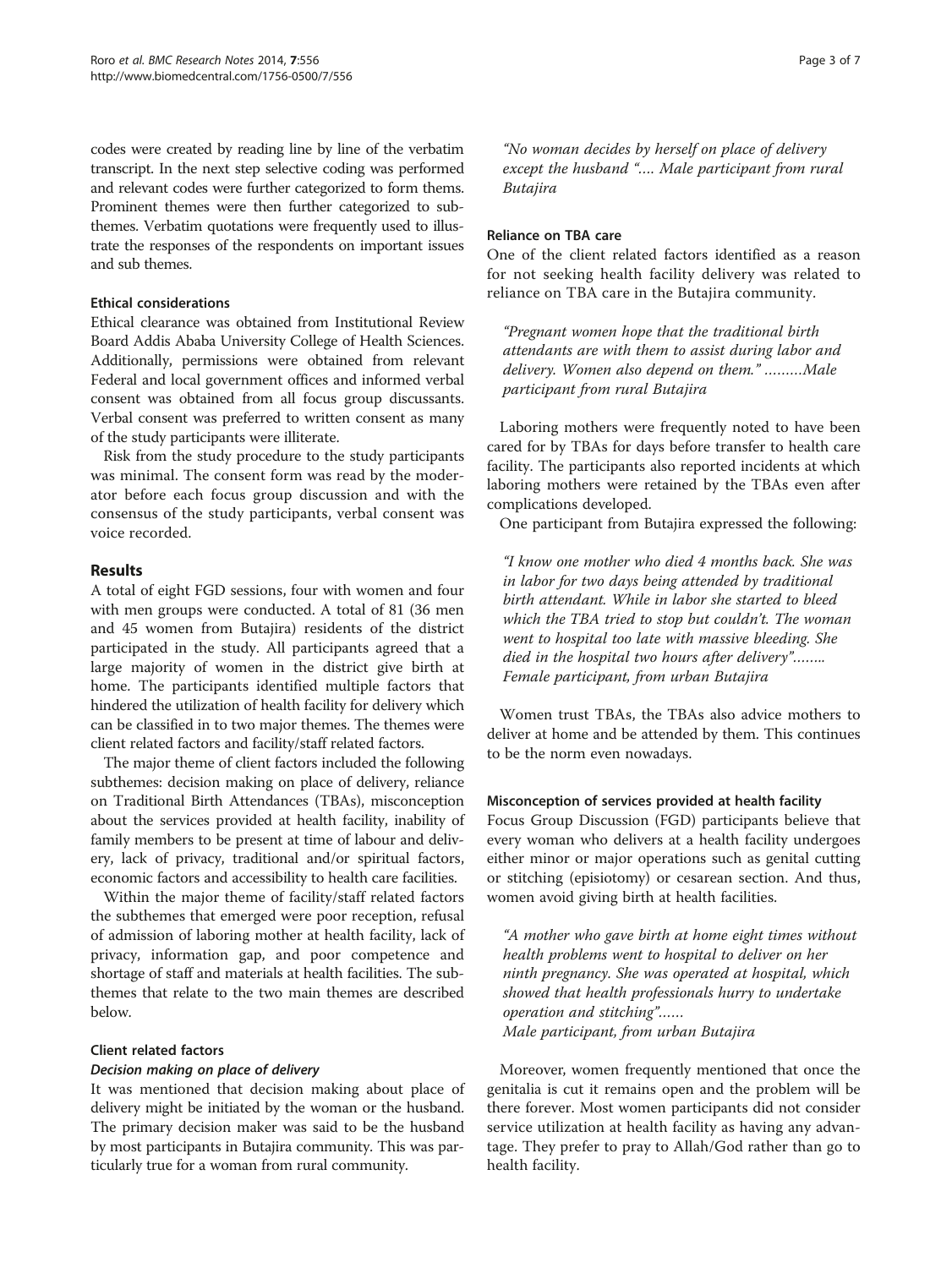When cases which needed further management and care were identified at the health center and they were advised or referred to hospital, they went back home and called TBAs for delivery.

"I went to health center and they referred me to hospital by diagnosing narrow pelvis. I then went back home and called TBA and then I delivered after 2 days of labor"……Female participant from rural Butajira.

# Inability of family members to be present during labor and delivery in health facilities

Most FGD discussants agreed that one of the reasons why women prefer to give birth at home is that it is not allowed to have somebody with laboring mother at hospital or health center. Normally, a woman in labor is supported physically and psychologically when she is at home. Relatives would be with her to support, encourage her and pray for safe delivery. They also feel that after delivery the new born is protected better from cold at home since it is well handled by the family.

# Traditional and/or spiritual factors

The participants said that home delivery is almost a traditional practice and custom and women will not go to a health facility for delivery except at times of problems. Even those who attend ANC at health facility stay at home at the time of labor and delivery praying so that God/Allah helps them since He is the one who knows and decides on the outcome. There is also a widespread belief that it is St Mary that helps in smooth child bearing and protection even if women deliver at home.

Generally the community does not see any problem related to home delivery. A reason why women sometimes went to health facility was prolonged labor: when labor takes two to three days. Some of the participants said there is lack of understanding about the importance of delivering in health institutions in the community.

Regarding relationship of place of delivery and previous pregnancy the participants in both urban and rural Butajira mentioned that women who had already given birth commonly give birth at home than women who are pregnant for the first time.

"My aunt who lives in town has four children and she attended ANC during all of her pregnancy at hospital and she delivered all of them at home"….Female participant from urban Butajira.

"I delivered seven children, all of them at home". … Female participant, from urban

#### Economic factors

Most of the participants mentioned that women whose families do not have money for transportation and service cost including cost of various treatments such as surgical operations prefer to stay at home during labour and delivery and be attended by Traditional Birth Attendant. Even those who know the importance of institutional delivery do not seek skilled attendants due to financial problem. Women also prefered to stay at home to save the money for their family rather than using it for delivery at health institution. This also lead to delay in seeking a skilled attendant as early as possible.

"When pregnant mother wants to deliver at health institution it costs her \$17 to \$22. However, if the woman delivers at home it costs her only \$0.8 for TBA"……Male participant from rural Butajira.

A husband who encouraged and supported his wife for ANC follow up may hide himself or disappear during labour and delivery due to financial problem; money required for institutional delivery.

"The payment is more than what we can afford. To a minimum one is required to pay \$56. To do this it is expected from us to sell our land or borrow money from others. Due to fear of that the men disappear when their wife goes into labour "……Male participant from rural Butajira.

FGD participants also agreed that laboring mothers prefer to give birth at health center than hospital because the service cost in health center is free or less when compared to that of hospital.

# Accessibility to health care facilities

Inadequate transport facility was also identified as a reason that contributed to home delivery. This was mainly related to poor road and lack of ambulance for transportation. In some cases health facility is far from the community. The common transportation mechanism in Butajira is horse cart. Additionally there are three wheel drive automobiles locally called 'Bajaj' in town. Both are not comfortable for laboring mothers.

In many rural areas, laboring mothers are transported to health facilities by locally made stretchers and most women choose to give birth at home than being carried on such a stretcher.

#### Facility/staff related factors

# Poor reception and inappropriate handling of laboring mothers who visit health facilities

According to the participants the reception of labouring mothers by health service providers is not welcoming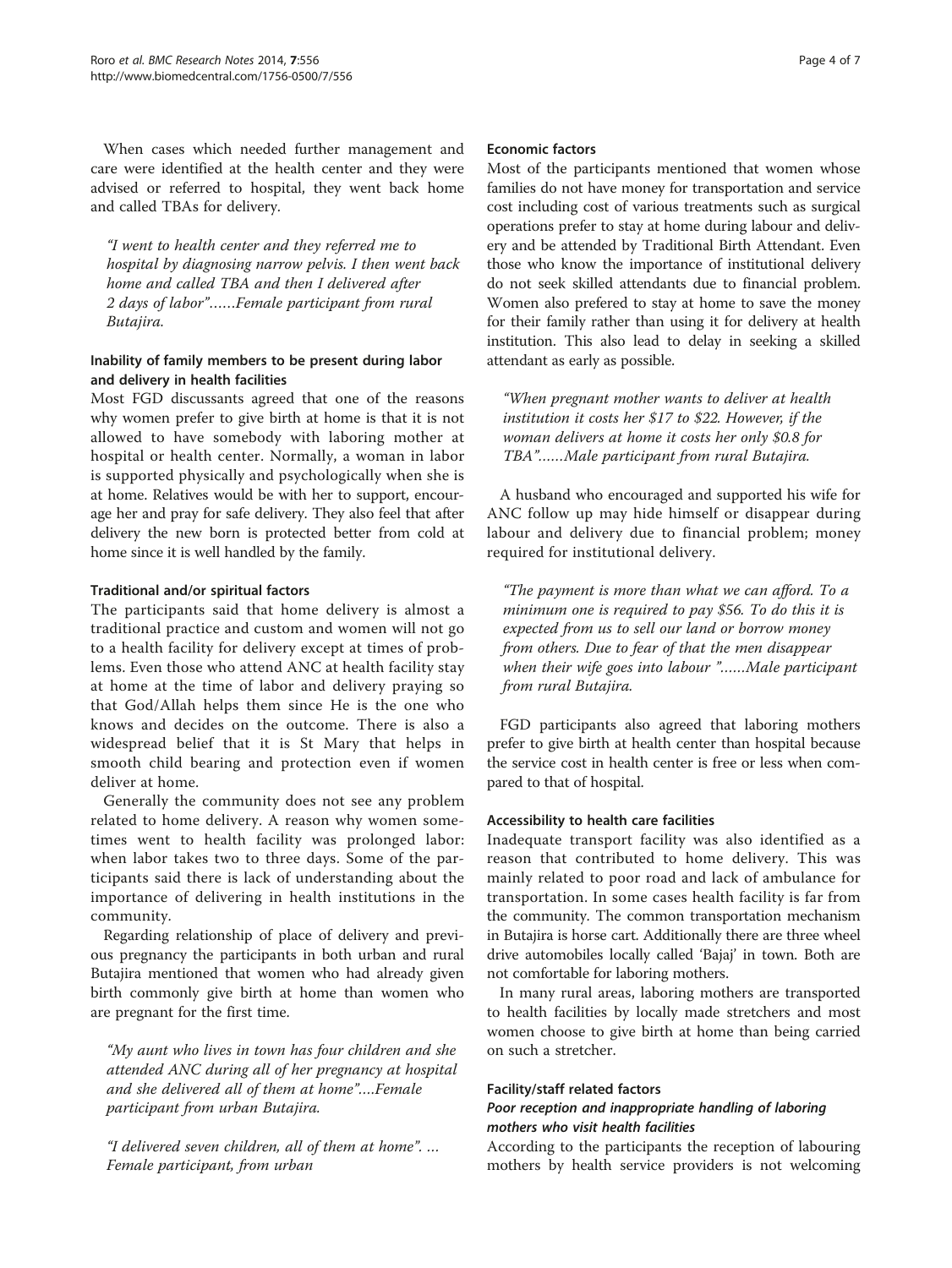and attractive. She does not get the proper care. Those women who previously gave birth at health facility do not advice others to go.

A man remarked "A woman in labour once came to a hospital while I was there with my sister. Soon after arrival, she started to deliver a baby while on a hoarse cart. Someone screamed ' …I see a baby…she is giving birth!' But none of the nurses showed up for help. The woman gave birth with the help of the mothers around her"

"They do not properly manage or handle a woman suffering in labour. So we become angry and think it is better to get the service of traditional Birth Attendants"…..Male participant from rural Butajira

FGD discussants repeatedly mentioned that health service providers refuse to admit mothers in labour when they go to health facility. The reason given is "it is too early for admission". When mothers are sent back home and advised to come when labour progresses, theydo not go again and thus give birth at home.

"Nine months ago when my wife was in labour I brought her to hospital for delivery. Health professionals assessed her and told me that she has to go back home and come back when her labour progresses. Then we went back home and she gave birth at home one hour after we left the health facility"…..Male participant from urban Butajira.

# Lack of privacy

Lack of privacy is another concern raised by the participants. Participants reported that women are not comfortable when they expose their genitals to be examined by health professionals. They are particularly uncomfortable and feel embarrassed with vaginal examination.

"I do not want to go to health center unless I have problem. They insert their fingers in to my genitalia. I hate that"…. .Female participant from urban Butajira

The number of health care providers attending the labour also makes the laboring mother embarrassed. When eight or ten professionals come around, it is difficult for laboring mother. They are not comfortable to expose their genitalia when such number of professionals are around and particularly when exposed for repeated vaginal examination.

" For a woman there will be eight to ten professionals to come around and attend her which is troubling for laboring woman to expose her genitalia"…….Female participant from rural

#### Information gap

The participants repeatedly mentioned that the only reason a laboring woman went to health facility for delivery was for complicated labour. This indicates that information given during pregnancy when women went for ANC was limited. They did not have any information regarding advantage of health facility delivery and birth preparedness plan.

"I have three children and delivered all of them at home. No one asked/told me where I want/have to deliver. Health providers told me as I finished my ANC follow up that I don't need to go again because I have finished my follow up. Then I stayed at home and when labour started I called TBA and delivered at home." ……Female participant from rural Butajira

#### Poor competence of health care providers

Participants gave examples why they believe health care providers are not competent. One example is delivery of placenta which leads to severe bleeding as a consequence of failure to do so. They also mentioned that service providers, either trainees or staff, do not have supervisors who regularly inspect their activities and gives feedback.

Women discussants in one of the groups commented on the role and responsibility of HEWs that they were not capable of assessing, identifying and referring women with problems to a health facility while these are their expected roles and responsibility. Some participants pointed out those health service providers, particularly nurses, who provide inappropriate care and harass laboring mothers verbally.

#### Inadequate resources

Men participants said that lack of medical equipment in health posts and other facilities forces mothers to be attended by TBAs. On top of this, mothers prefer to be delivered by TBAs because health posts do not have enough drugs and equipment to provide the services and do not have a place where laboring woman can be admitted.

# **Discussion**

The study gives in-depth insight into a range of client and health facility/staff related factors for low utilization of health facility for delivery.

According to the Focus Group participants', majority of women gave birth at home and home delivery is taken as a common practice in Butajira. . This finding is similar to the EDHS which reported that 6.1% of deliveries are conducted at health institution in SNNP region [[11](#page-6-0)].

This study indicated that women relied on Traditional Birth Attendants for delivery which is related to various reasons including trust of TBAs and dissatisfactions with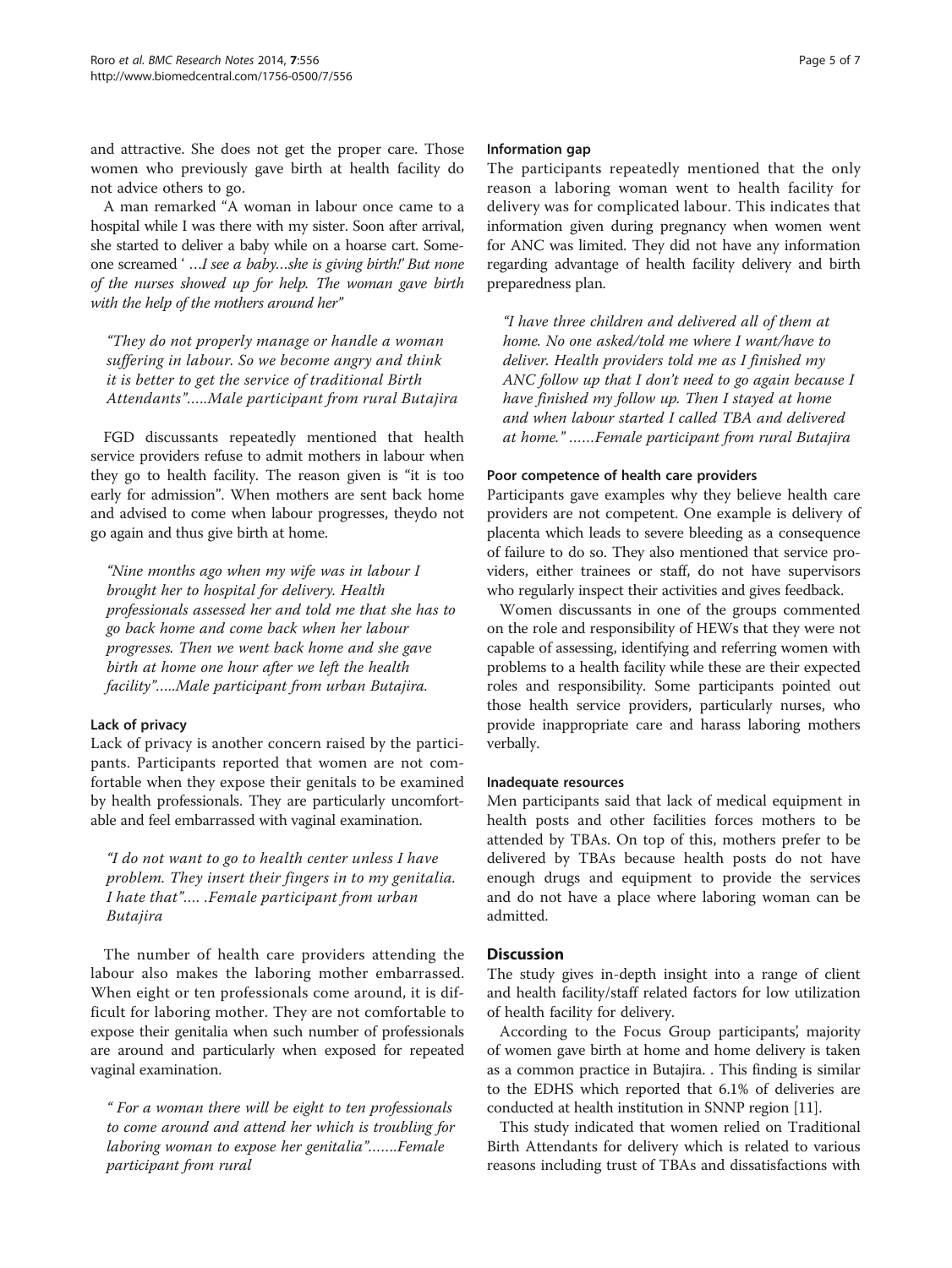the health system. Because of this women arrive at health facilities after being in labour for very long time and ending up in severe complications. After they make the decision to go to health facility, more time of delay occurs in reaching to the health facility due to lack of transportation or lack of infrastructure. This finding is in agreement with other studies which reported that communities in rural areas prefer traditional birth attendants during delivery because of cheaper services, easy availability and cultural sensitivity [\[18](#page-6-0)]. Moreover lack of information about danger signs, and inaccessibility to health facility are the other reasons for delay of mothers' arrival at the health facility [[19-24\]](#page-6-0).

That a decision to seek delivery care is mainly made by men in Butajira community may have consequences in getting timely and skilled care. Moreover, men control large household expenditure. They don't have the knowledge of complications during pregnancy and childbirth and the need for early referral. These factors add to the delays in getting proper care. This is similar to the findings of study done in Nepal where men are the primary decision makers and a study in Ethiopia where place to give birth is decided by a man or husband [\[19-22](#page-6-0)].

Economic factors such as money for transportation cost and service cost is the other client reason for home delivery. This is similar to a study done in Ouargaye and Diapaga district , Burkina Faso and Southern Ethiopia were economic issue was one determining factor for home delivery [\[20,25-27](#page-6-0)]. This is also similar to findings from EDHS which reported that one of the reasons for home delivery was lack of transportation. [\[11\]](#page-6-0).

Our study findings also indicate that inability of family members to be present during labour and delivery in health facilities at health institutions is the other important reason for preference of home delivery. Traditionally, relatives are expected to be with the laboring mother to support, encourage her and pray for safe delivery. This finding is similar to the results of other studies [[18](#page-6-0),[20-22,28](#page-6-0),[29\]](#page-6-0).

Other factors which we found influential for low use of health facility for delivery are related to the health facility and staff. It is generally related to their experiences of poor reception; refusal of admission of laboring mothers by the health workers which other studies have also witnessed [\[19,20,22,25,26\]](#page-6-0).

Lack of privacy at health institutions was also mentioned by the community as one reason for preference of home delivery. The community lacks confidence in the capability of health facility staff to diagnose and provide correct management. The community's perception of health facility staff poor competence such as misdiagnosis, mismanagement, misconduct, poor commitment, and poor care was equally important. Inadequate resources such as shortage of staff and materials at health facilities were additional

factors mentioned by the participants of this study. Studies in Nepal, Burkina Faso and Ethiopia also showed similar findings [\[19,26](#page-6-0)-[28](#page-6-0)].

The strength of this study is that it assessed reasons why women do not use health facility for delivery in depth compared to other studies done in the study area. However, the results of the study should be interpreted cautiously. The site was selected purposively. And the country has diverse culture and different rates of skilled birth attendants. Even though the findings are similar with other studies, we cannot generalize the findings of this study for the whole nation.

# Conclusion

Client and facility/provider related themes emerged as contributors of low use of health facility for delivery.

Strengthening mobilization and awareness creation of the community about advantage of health facility for delivery is very important. At the same time improvement of family's awareness and promotion of women decision making in maternal health service utilization has a great contribution. Accesses to health facility and availing ambulance for delivery in emergency situations are also important. A strategy has to be designed for better use of HEWs in referral of laboring mothers and facilitating their reaching to the health facilities. Moreover, the strategy should motivate and encourage TBAs in promotion of skilled birth attendant and health facility use since they are the most trusted when it comes to childbirth. Competency of the health care provider is under question by the community. Thus, effort should be exerted to improve competency of service providers with midwifery knowledge and skills and making health facility ready all the time for service delivery (Equipment and materials, service providers). We recommend further research on quality of service provided for laboring mothers.

#### Competing interests

The authors declare that they have no competing interests.

#### Authors' contributions

MA involved in proposal development, data collection, analysis, report writing and incorporating comments provided from reviewers. EM involved in proposal development, data collection, reviewing the draft manuscript and agreed with the final version of the manuscript. AM involved in proposal development, data collection, reviewing the draft manuscript and agreed with the final version of the manuscript. SH involved in proposal development, analysis, reviewing the draft manuscript and agreed with the final version of the manuscript. MF involved in proposal development, analysis, reviewing the draft manuscript and agreed with the final version of the manuscript. All authors read and approved the final manuscript.

#### Acknowledgements

This study was funded by the Gates Institute, Bloomberg School of Public Health Johns Hopkins University, for which we are very grateful. Our gratitude also goes to the School of Public Health, Addis Ababa University and the School's administrative and academic staff for their contribution in facilitating the study.

We are indebted to the respondents who spared their time to share their opinion and experiences with members of the research team.